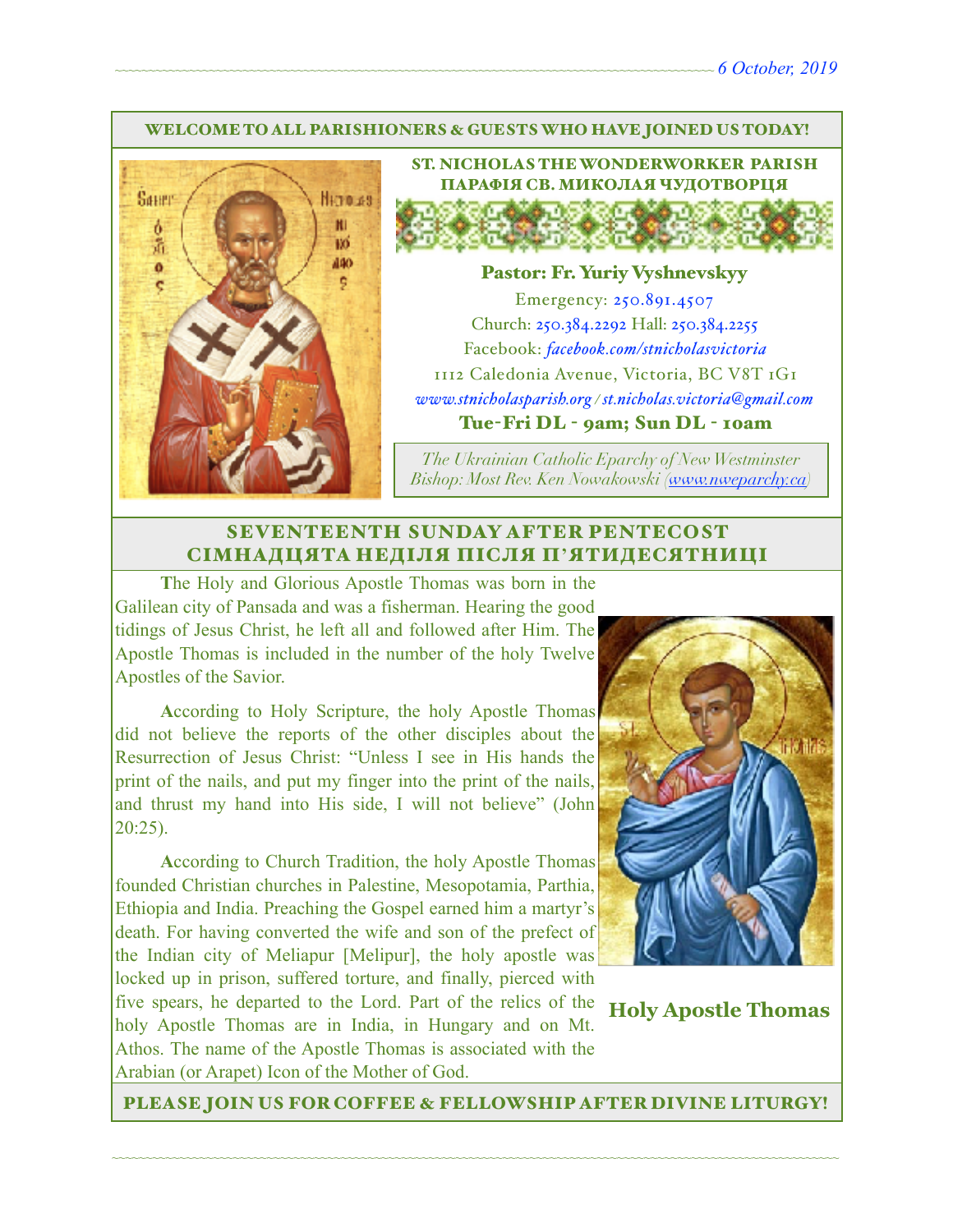| <b>SUNDAY HYMNS</b>                                                                                                                                                                                                                                                                                                                                                                                                                                                                                                                                                                                                                                                                                                                                                                                                                                                                                                                                                                                                                                                  |                                    |                                                                         |                                                   |                                               |          |  |  |
|----------------------------------------------------------------------------------------------------------------------------------------------------------------------------------------------------------------------------------------------------------------------------------------------------------------------------------------------------------------------------------------------------------------------------------------------------------------------------------------------------------------------------------------------------------------------------------------------------------------------------------------------------------------------------------------------------------------------------------------------------------------------------------------------------------------------------------------------------------------------------------------------------------------------------------------------------------------------------------------------------------------------------------------------------------------------|------------------------------------|-------------------------------------------------------------------------|---------------------------------------------------|-----------------------------------------------|----------|--|--|
| <b>OPENING HYMN</b>                                                                                                                                                                                                                                                                                                                                                                                                                                                                                                                                                                                                                                                                                                                                                                                                                                                                                                                                                                                                                                                  |                                    | В Сильній Надії / Almighty Father pg. 276-278                           |                                                   |                                               |          |  |  |
| <b>COMMUNION HYMN</b>                                                                                                                                                                                                                                                                                                                                                                                                                                                                                                                                                                                                                                                                                                                                                                                                                                                                                                                                                                                                                                                |                                    | Пливи Світами / Let All Creation pg. 256-257                            |                                                   |                                               |          |  |  |
| <b>CLOSING HYMN</b>                                                                                                                                                                                                                                                                                                                                                                                                                                                                                                                                                                                                                                                                                                                                                                                                                                                                                                                                                                                                                                                  |                                    | Під Твою Милість рд. 372                                                |                                                   |                                               |          |  |  |
|                                                                                                                                                                                                                                                                                                                                                                                                                                                                                                                                                                                                                                                                                                                                                                                                                                                                                                                                                                                                                                                                      |                                    |                                                                         | Please join us today in singing our Sunday hymns! |                                               |          |  |  |
|                                                                                                                                                                                                                                                                                                                                                                                                                                                                                                                                                                                                                                                                                                                                                                                                                                                                                                                                                                                                                                                                      | <b>SUNDAY &amp; DAILY SCHEDULE</b> |                                                                         |                                                   |                                               |          |  |  |
| SUNDAY, October 6                                                                                                                                                                                                                                                                                                                                                                                                                                                                                                                                                                                                                                                                                                                                                                                                                                                                                                                                                                                                                                                    |                                    | Divine Liturgy - for the Parishioners of St Nicholas Parish             |                                                   |                                               | 10:00 AM |  |  |
| <b>MONDAY, October 7</b>                                                                                                                                                                                                                                                                                                                                                                                                                                                                                                                                                                                                                                                                                                                                                                                                                                                                                                                                                                                                                                             |                                    | <b>NO SERVICES</b>                                                      |                                                   |                                               |          |  |  |
| <b>TUESDAY, October 8</b>                                                                                                                                                                                                                                                                                                                                                                                                                                                                                                                                                                                                                                                                                                                                                                                                                                                                                                                                                                                                                                            |                                    | <b>Divine Liturgy</b>                                                   |                                                   | 9:00 AM                                       |          |  |  |
| <b>WEDNESDAY, October 9</b>                                                                                                                                                                                                                                                                                                                                                                                                                                                                                                                                                                                                                                                                                                                                                                                                                                                                                                                                                                                                                                          |                                    | <b>Divine Liturgy</b>                                                   |                                                   | 9:00 AM                                       |          |  |  |
| THURSDAY, October 10                                                                                                                                                                                                                                                                                                                                                                                                                                                                                                                                                                                                                                                                                                                                                                                                                                                                                                                                                                                                                                                 |                                    | <b>Divine Liturgy</b>                                                   |                                                   | 9:00 AM                                       |          |  |  |
| FRIDAY, October 11                                                                                                                                                                                                                                                                                                                                                                                                                                                                                                                                                                                                                                                                                                                                                                                                                                                                                                                                                                                                                                                   |                                    | <b>Divine Liturgy</b>                                                   |                                                   | 9:00 AM                                       |          |  |  |
| <b>SATURDAY, October 12</b>                                                                                                                                                                                                                                                                                                                                                                                                                                                                                                                                                                                                                                                                                                                                                                                                                                                                                                                                                                                                                                          |                                    |                                                                         | <b>NO SERVICES</b>                                |                                               |          |  |  |
| SUNDAY, October 13                                                                                                                                                                                                                                                                                                                                                                                                                                                                                                                                                                                                                                                                                                                                                                                                                                                                                                                                                                                                                                                   |                                    | Divine Liturgy - for the Parishioners of St Nicholas Parish<br>10:00 AM |                                                   |                                               |          |  |  |
| Please Note: to request a Divine Liturgy for a special intention, please see Fr. Yuriy to arrange for it!                                                                                                                                                                                                                                                                                                                                                                                                                                                                                                                                                                                                                                                                                                                                                                                                                                                                                                                                                            |                                    |                                                                         |                                                   |                                               |          |  |  |
| <b>SUNDAY EPISTLE READERS</b>                                                                                                                                                                                                                                                                                                                                                                                                                                                                                                                                                                                                                                                                                                                                                                                                                                                                                                                                                                                                                                        |                                    |                                                                         |                                                   |                                               |          |  |  |
| <b>DATE</b>                                                                                                                                                                                                                                                                                                                                                                                                                                                                                                                                                                                                                                                                                                                                                                                                                                                                                                                                                                                                                                                          | <b>READING</b>                     |                                                                         | <b>UKRAINIAN</b>                                  | <b>ENGLISH</b>                                |          |  |  |
| <b>SUNDAY, October 6</b>                                                                                                                                                                                                                                                                                                                                                                                                                                                                                                                                                                                                                                                                                                                                                                                                                                                                                                                                                                                                                                             | 2 Cor. 6: 16-17:1                  |                                                                         | Motria Koropecky                                  | Darryl Huculak                                |          |  |  |
| <b>SUNDAY, October 13</b>                                                                                                                                                                                                                                                                                                                                                                                                                                                                                                                                                                                                                                                                                                                                                                                                                                                                                                                                                                                                                                            | Heb. 13:7-16                       |                                                                         | Graciela Spaciuk-Schwarz<br>Yuliya Pelekhata      |                                               |          |  |  |
| <b>SUNDAY, October 20</b>                                                                                                                                                                                                                                                                                                                                                                                                                                                                                                                                                                                                                                                                                                                                                                                                                                                                                                                                                                                                                                            | 2 Cor. 11:31-12:9                  |                                                                         | Dmytro Maksymiv<br>William Vanderven              |                                               |          |  |  |
| <b>SUNDAY, October 27</b>                                                                                                                                                                                                                                                                                                                                                                                                                                                                                                                                                                                                                                                                                                                                                                                                                                                                                                                                                                                                                                            | Gal. 1:11-19                       |                                                                         | Marian Chalifoux<br>Kateryna Yaremyn              |                                               |          |  |  |
| Thank you, Epistle readers, for your service in proclaiming God's Word!                                                                                                                                                                                                                                                                                                                                                                                                                                                                                                                                                                                                                                                                                                                                                                                                                                                                                                                                                                                              |                                    |                                                                         |                                                   |                                               |          |  |  |
| <b>2019 PARISH COUNCIL EXECUTIVE</b>                                                                                                                                                                                                                                                                                                                                                                                                                                                                                                                                                                                                                                                                                                                                                                                                                                                                                                                                                                                                                                 |                                    |                                                                         |                                                   | <b>PASTORAL MINISTRY &amp; HOLY MYSTERIES</b> |          |  |  |
| VICE-CHAIRPERSONRichard DeMerchant - 250.893.3484<br>BAPTISMSby appointment<br>SECRETARYLuba Kucharyshyn - 780.476.4260<br>MARRIAGESsix months notice should<br>be given to the parish priest, and he should be<br>FINANCIAL SECRETARYDavid Newberry - 250.598.8197<br>contacted before any other arrangements are made<br>FUNDRAISING/HALL RENTALRobert Herchak - 250.386.7872<br>FUNERALSby appointment<br>LITURGICAL COMMITTEEMotria Koropecky - 250.658.3051<br>MEMBER AT LARGEWayne Saunders - 780.710.2027<br>Bequests & Wills: Leaving a bequeath is a process of giving a donation through your will. It is<br>simply a distribution from your estate to a charitable organization through your last will and testament. It<br>can be as small or as large a donation as you wish. It is important that you talk to your lawyer about the<br>process. In your kindness please remember St Nicholas the Wonderworker Ukrainian Catholic Church in<br>your bequeath and will. If anyone wishes to make such a bequeath in their will, the following clause may |                                    |                                                                         |                                                   |                                               |          |  |  |
| be included or added to a will: "I give, devise, and bequeath to St Nicholas the Wonderworker Ukrainian<br>Catholic Parish - 1112 Caledonia Avenue, Victoria BC, V8T 1G1, the sum of \$<br>$($ or<br>$\%$ of my<br>estate), to be used for the benefit of the parish and it's pastoral activities."                                                                                                                                                                                                                                                                                                                                                                                                                                                                                                                                                                                                                                                                                                                                                                  |                                    |                                                                         |                                                   |                                               |          |  |  |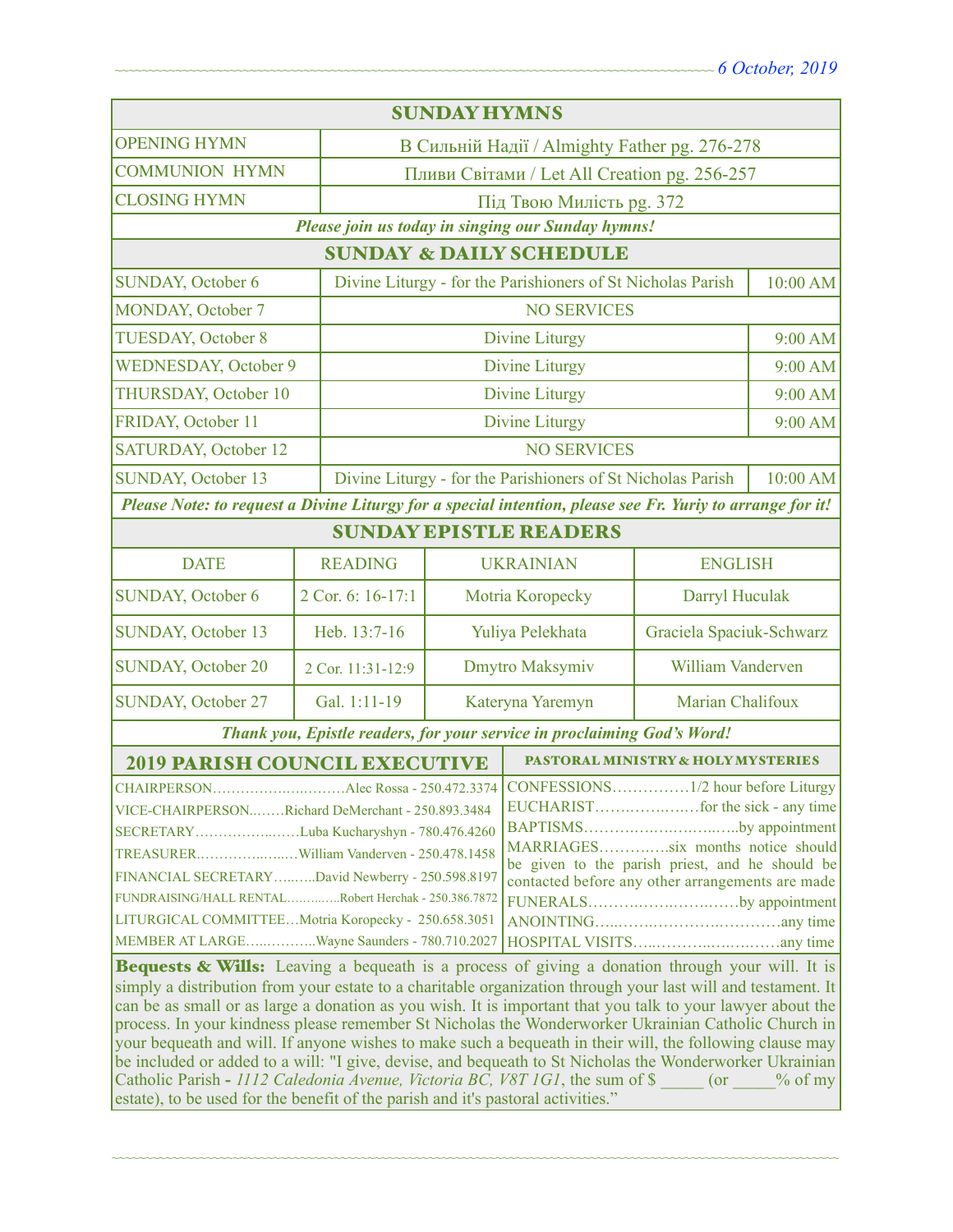## **Vibrant Parish Prayer**

**O** God, Creator of Heaven and Earth! Because of your indescribable love for us, you sent your Only-Begotten Son, Our Lord and Saviour, Jesus Christ - The Way, The Truth, and The Life and our Salvation. In His name, we turn to You. Strengthen our hearts and minds in Christian love and in unity of purpose as we strive to build a Vibrant Parish. Give us the grace to model our lives according to the Word of God. Instill in us the desire to pray and to celebrate the Holy Mysteries as one Christian Family in our Parish Community. Inspire us to follow Your great command to be a servant to the less fortunate among us! Grant this, O Lord, through the mercies and love for mankind of Your Only-Begotten Son with whom You are blessed, together with Your All-Holy, Good and Life-Giving Spirit, now and forever and ever. Amen!



## **St. Nicholas Parish**

**A Place To Encounter The Living Christ** Through the word, the Holy Mysteries & Prayer, Serving One's Neighbor, Leadership Fostering & Serving Unity and Missionary Spirit (His Beatitude Sviatoslav)



### **Молитва Живої Парафії**

**Г**осподи Ісусе Христе, Пастирю Добрий, як колись Ти пригорнув заблуканих овечок, щоб вони пізнали Твій голос і були Твоїм стадом, так і сьогодні глянь ласкаво з небесних висот на нашу парафію та зішли на неї Твого Святого Духа, щоб вона була місцем пізнання радості Доброї Новини. Скріплюй нас Твоєю присутністю та єднай нас кожночасно в молитві. Даруй нам духа служіння ближньому, щоб у нашій парафії кожний міг зустріти Тебе, милостивого Бога. Благослови наш духовний провід Твоєю мудрістю і дай, щоб ніхто з нас не шкодував ні часу, ні талантів, ні матеріальних дібр для розбудови Твого царства. Єднай нас у мирі та злагоді, щоб ми були Твоєю спільнотою любові. Всели в нас місійного духа, щоб ми стали тим світилом євангельського слова, молитви і добрих діл, що кличе кожного до участі в Божественному житті, щоб славилося, Спасе, Твоє Ім'я з безначальним Твоїм Отцем та пресвятим, благим і животворящим Твоїм Духом нині, і повсякчас, і на віки віків. Амінь.

# DIVINE LITURGY PROPERS

*The Divine Liturgy of our Father among the Saints John Chrysostom An Anthology for Worship: Liturgy - pg. 270-318; propers - pg. 357, 705* 

**Troparion, Tone 8:** You came down from on high, O Merciful One,\* and accepted three days of burial\* to free us from our sufferings.\* O Lord, our life and our resurrection,\* glory be to You.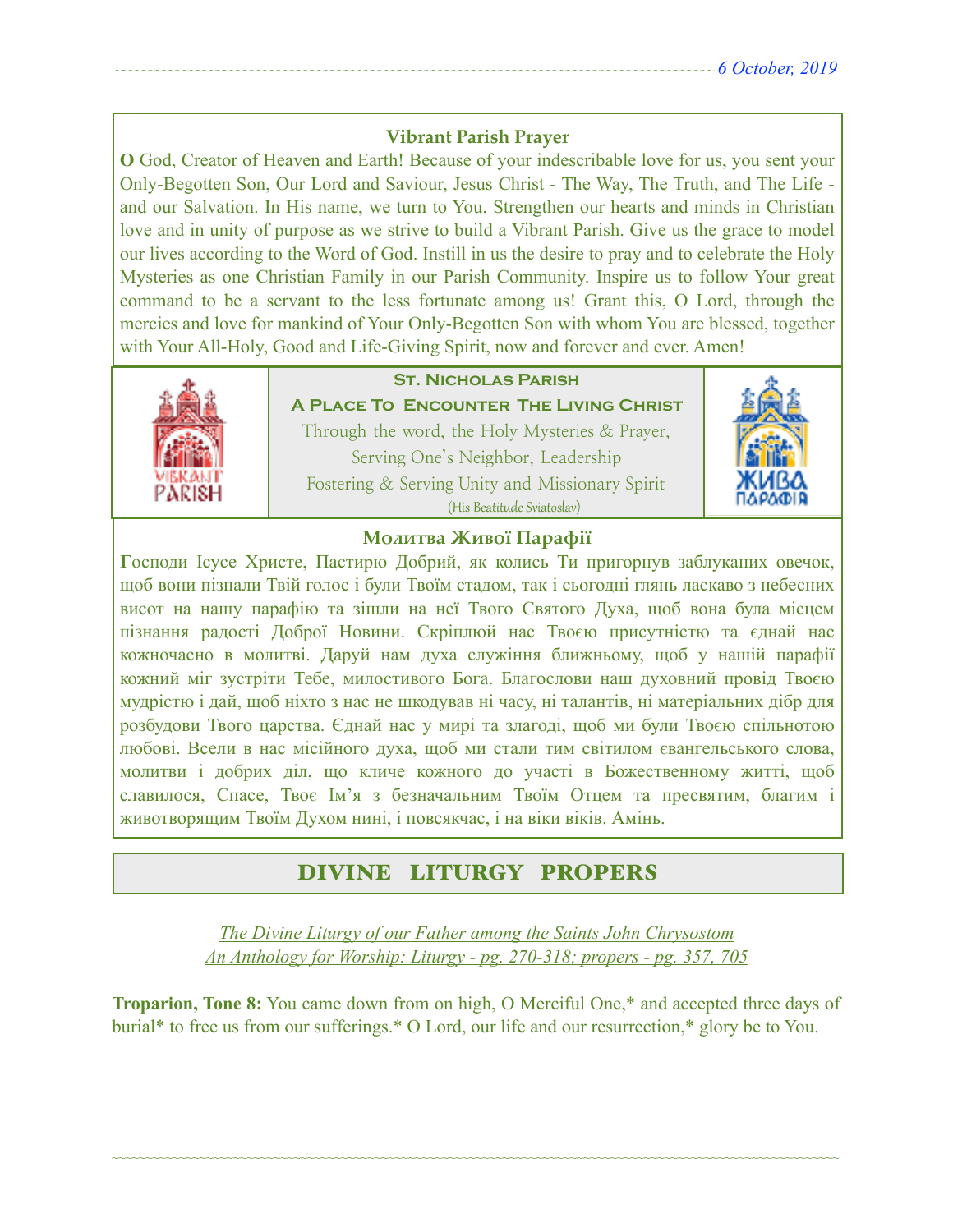**Troparion, Tone 2:** O disciple of Christ and member of the apostolic council,\* your lack of faith proclaimed Christ's resurrection,\* and your touch confirmed His holy passion.\* O Thomas, worthy of all praise,\* pray even now that He grant us peace and great mercy.

**Glory: Kontakion, Tone 8:** When You rose from the tomb,\* You also raised the dead and resurrected Adam.\* Eve exults in Your resurrection,\* and the ends of the world celebrate Your rising from the dead,\* O most merciful One.

**Now: Kontakion, Tone 4:** Filled with the grace of wisdom,\* Your apostle and genuine servant, O Christ,\* cried out to You in his change of heart:\* You are my God and Lord.

**Prokeimenon, Tone 8:** Pray and give thanks to the Lord our God. *Verse:* In Judea God is known; His name is great in Israel. *Verse:* Their utterance has gone forth into all the earth, and their word unto the ends of the world.

**Epistle - 2 Cor. 6:16-7:1 - A reading from the second letter of St. Paul to the Corinthians:**  Sisters and Brothers, what agreement has the temple of God with idols? For we are the temple of the living God; as God said, 'I will live in them and walk among them, and I will be their God, and they shall be my people. Therefore come out from them, and be separate from them, says the Lord, and touch nothing unclean; then I will welcome you, and I will be your father, and you shall be my sons and daughters, says the Lord Almighty.' Since we have these promises, beloved, let us cleanse ourselves from every defilement of body and of spirit, making holiness perfect in the fear of God.

**Alleluia, Tone 8:** *Verse:* Come, let us rejoice in the Lord; let us acclaim God our Saviour. *Verse:* Let us come before His countenance with praise and acclaim Him with psalms. *Verse:* The heavens shall confess our wonders, O Lord, and Your truth in the church of the saints. *Verse:* God is glorified in the assembly of the saints.

**Gospel - Mt 15:21-28 -** At the time the Jesus went away to the district of Tyre and Sidon. Just then a Canaanite woman from that region came out and started shouting, 'Have mercy on me, Lord, Son of David; my daughter is tormented by a demon.' But he did not answer her at all. And his disciples came and urged him, saying, 'Send her away, for she keeps shouting after us.' He answered, 'I was sent only to the lost sheep of the house of Israel.' But she came and knelt before him, saying, 'Lord, help me.' He answered, 'It is not fair to take the children's food and throw it to the dogs.' She said, 'Yes, Lord, yet even the dogs eat the crumbs that fall from their masters' table.' Then Jesus answered her, 'Woman, great is your faith! Let it be done for you as you wish.' And her daughter was healed instantly.

**Communion Hymn:** Praise the Lord from the heavens;\* praise Him in the highest.\* Their utterance has gone forth into all the earth,\* and their word unto the ends of the world.\* Alleluia, alleluia,\* alleluia.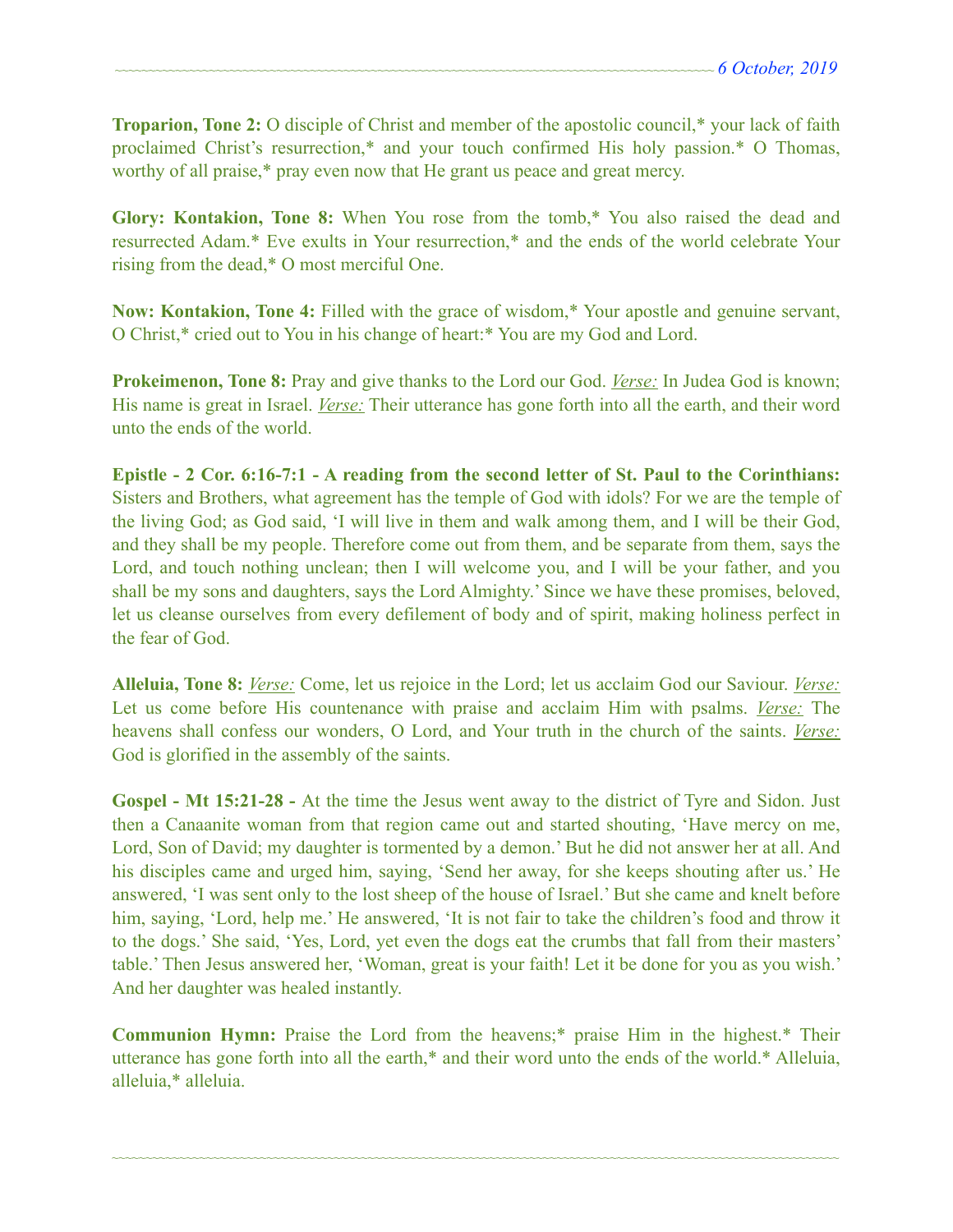**Prayer After Holy Communion:** Having been made worthy to partake in a mystical way of Your immaculate Body and precious Blood, O Christ our God, I acclaim and bless, worship and glorify You, and proclaim the greatness of Your saving acts, now and for ever and ever. Amen. *(more Prayers After Holy Communion on pg. 324-326 in the Anthology book).* 

 $\langle$ 

**Тропар, глас 8:** З висоти зійшов Ти, Милосердний,\* і триденне погребення прийняв Ти,\* щоб нас звільнити від страждань.\* Життя і воскресіння наше,\*Господи, слава Тобі.

**Слава: Кондак, глас 8:** Коли Ти воскрес із гробу,\* то й померлих підняв,\* і Адама воскресив;\* радіє Єва воскресінням Твоїм\* і кінці світу прославляють\* Твоє з мертвих воскресіння,\* Багатомилостивий.

**І нині: Богородичний, глас 8:** Тобі, вибраній Владарці,\* подячні пісні перемоги співаємо\* ми, вратовані від лиха,\* слуги Твої, Богородице.\* Ти, що маєш силу нездоланну,\* захорони нас від усяких бід, щоб звати нам:\* Радуйся, Невісто, Діво чистая!

**Прокімен, глас 8:** Помоліться і хвалу віддайте\* Господеві, Богу нашому. *Стих:* Відомий Бог у Юдеї, в Ізраїлі велике ім'я Його.

**Апостол - 2 Кoр. 6:16-7:1 - До Коринтян друге послання Святого Апостола Павла читання:** Браття і сестри, ми бо храм Бога живого, як сам Бог сказав був: «Я поселюся в них, і посеред них буду ходити. Буду їхнім Богом, вони ж будуть моїм народом. Тож вийдіть з поміж них і відлучіться, – каже Господь. Нечистого не дотикайтесь, і я вас прийму. Я буду вам Отцем, ви ж будете мені синами та дочками – каже Господь Вседержитель.» Маючи ж такі обітниці, о любі, очистьмо себе від усякої скверни тіла і духа, довершуючи наше освячення в Божому острасі.

**Алилуя, глас 8:** *Стих:* Прийдімо з похвалами пере обличчя Його, і псалмами воскликнім Йому. *Стих:* Хваліте Господа з небес, хваліте Його на висотах.

**Євангеліє - Мт 15:21-28 -** В той час вийшовши звідти, Ісус відійшов у землі тирські й сидонські. І ось жінка одна хананеянка, із тих околиць прийшовши, заголосила до Нього й сказала: Змилуйся надо мною, Господи, Сину Давидів, демон тяжко дочку мою мучить! А Він їй не казав ані слова. Тоді учні Його, підійшовши, благали Його та казали: Відпусти її, бо кричить услід за нами! А Він відповів і сказав: Я посланий тільки до овечок загинулих дому Ізраїлевого… А вона, підійшовши, уклонилась Йому та й сказала: Господи, допоможи мені! А Він відповів і сказав: Не годиться взяти хліб у дітей, і кинути щенятам… Вона ж відказала: Так, Господи! Але ж і щенята їдять ті кришки, що спадають зо столу їхніх панів. Тоді відповів і сказав їй Ісус: О жінко, твоя віра велика, нехай буде тобі, як ти хочеш! І тієї години дочка її видужала.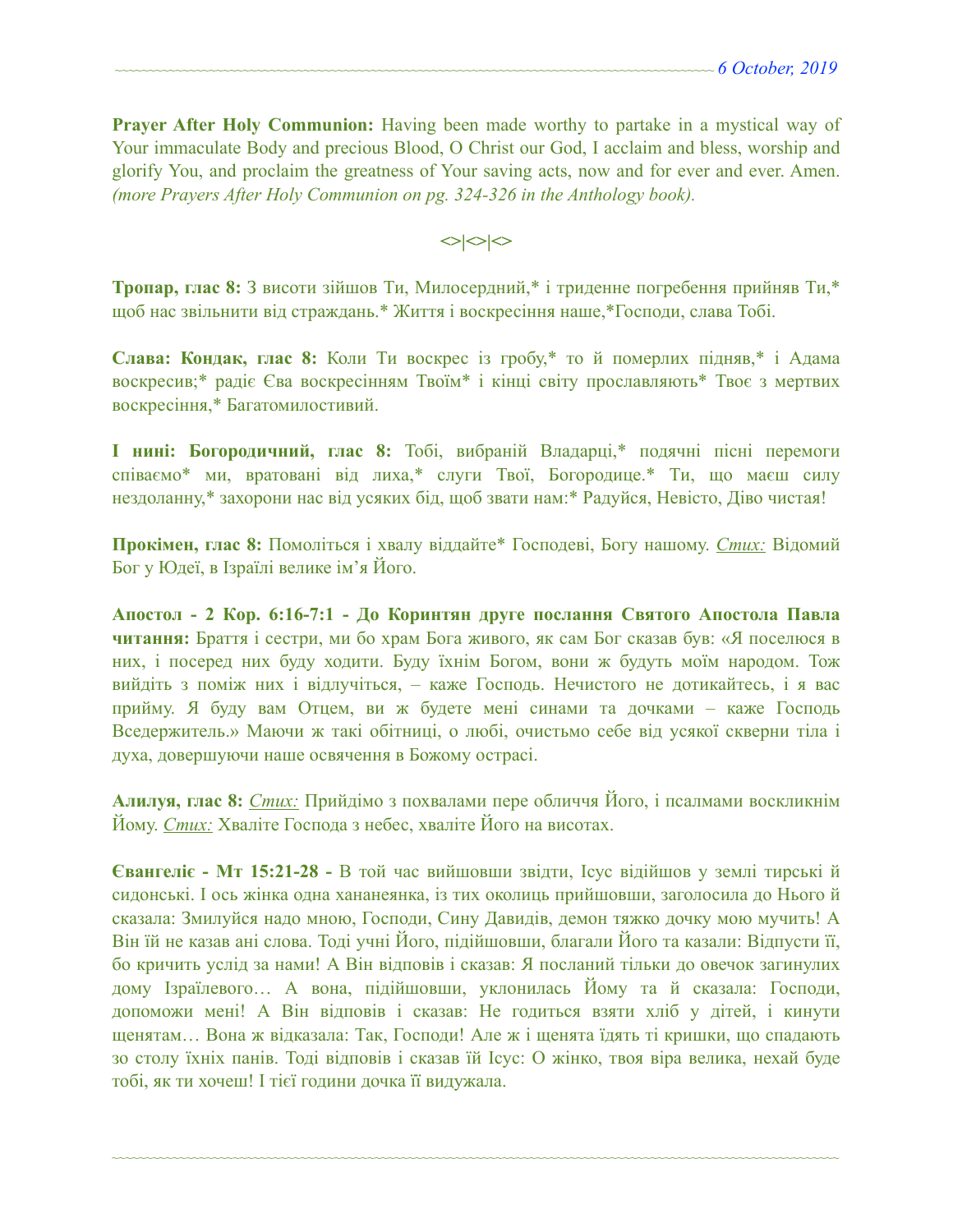**Причасний:** Хваліте Господа з небес,\* хваліте Його на висотах. Алилуя, алилуя, алилуя!

**Молитва По Святім Причастю:** Таїнственно удостоївшись бути причасником Твого пречистого тіла і чесної крови, Христе Боже, оспівую і благословлю, поклоняюся, і славлю, і величаю спасіння Твої, Господи, нині і повсякчас, і на віки вічні. Амінь. *(більше Молитов По Святім Причастю на ст. 80-87 в маленькій книжечці "Божественна Літургія")*.

### ANNOUNCEMENTS

✦**UPCOMING BAPTISM:** next Sunday, October 13 we will begin our Liturgy with a baptism of baby Arthur.

✦**PRAYER REQUEST:** Please keep in your prayers SYLVIA KELLY, EVE BRUCE-LOCKHART and other members of our parish, our family and friends who are ailing, in hospitals, nursing homes and those who are not able to join actively in their community.

✦**UNLOCKING THE MYSTERY OF THE BIBLE:** If you would like to have a deeper relationship with God and a better understanding of your faith, then join us for *Unlocking the Mystery of the Bible.* You will not only benefit personally from being part of this study; you will also help to bring about a profound renewal in our parish as we grow closer to Christ. *Unlocking the Mystery of the Bible* helps you uncover the story woven through Scripture with its clever narrative approach and ingenious colour-coded *Bible Timeline.* It is a great way to get the "big picture" of the Bible and see how our Faith is rooted in Scripture. You'll see how the Bible reveals God's loving plan for your life, and you will learn helpful ways to put your faith into practice. St. Nicholas parish will begin *Unlocking the Mystery of the Bible* on **Friday, October 25** at **6:30-7:30pm**. For more information contact Fr Yuriy @ [st.nicholas.victoria@gmail.com](mailto:st.nicholas.victoria@gmail.com) or 250.384.2292.

✦**VICTORIA COOL AID SOCIETY** is seeking donations of **gently used blankets (twin size is preferable), sleeping bags, warm clothing and winter coats/gear**. As the weather cools down, we are seeing an increased need and any help you could offer would be so much appreciate. Donations can be brought to Rock Bay Landing at 535 Ellice Street or Sandy Merriman House (women's shelter) at 809 Burdett Avenue.

✦**ST. NICHOLAS BOOK STORE:** The Divine Liturgy An Anthology of Worship - **\$25**; "Christ Our Pascha" Catechism of the Ukrainian Catholic Church/"Христос Наша Пасха" Катехизм Української Католицької Церкви - **\$25**; "Sing to Our God" hymn book - **\$15**; Молитовник "Прийдіте Поклонімся" - **\$10;** "The Rosary - The Prayer Rule of the Mother of God in the Ukrainian Catholic Church" - **\$10.**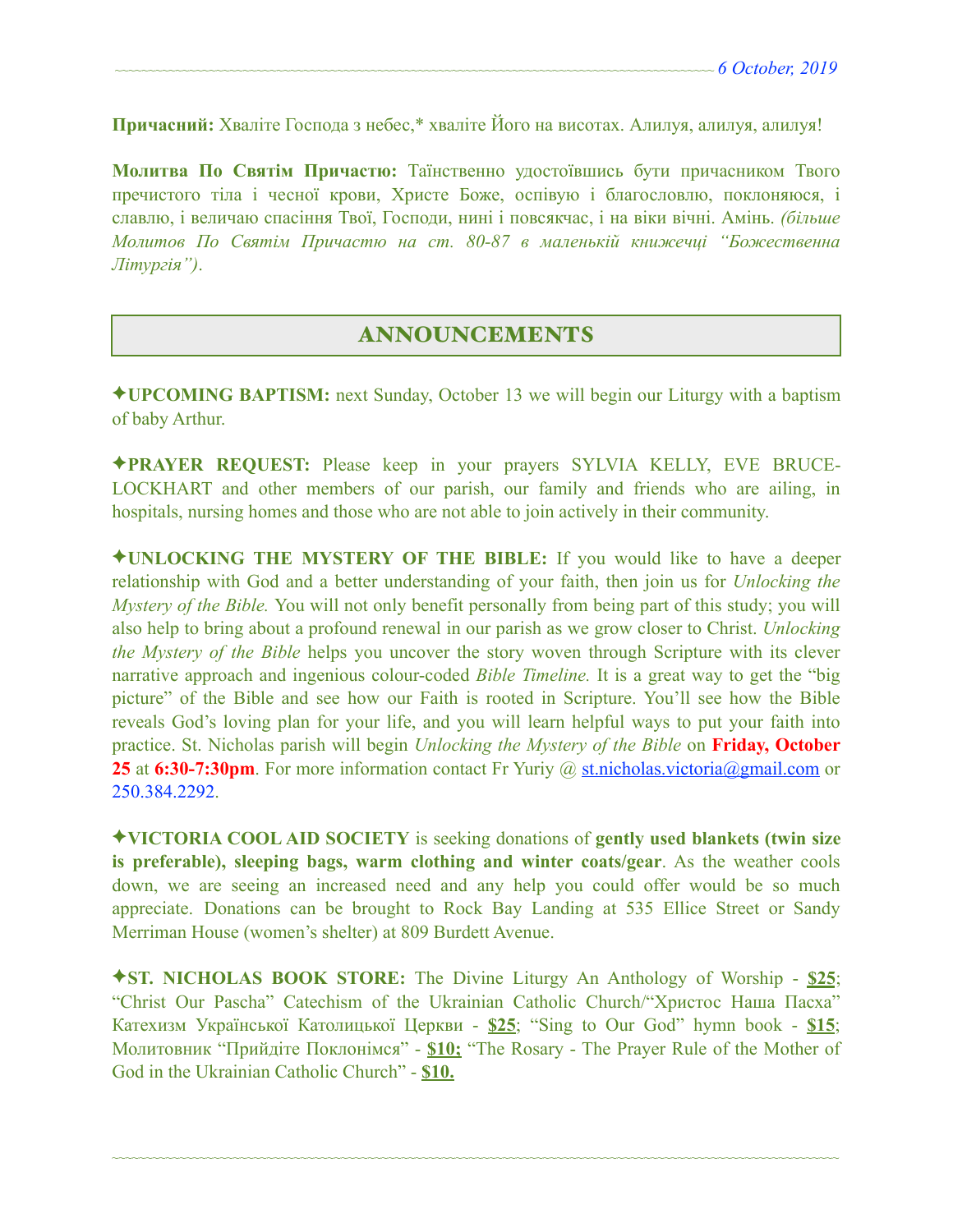✦**PARISH CALENDAR OF BIRTHDAYS & ANNIVERSARIES:** If you would like to be included in our Parish Calendar of Birthday and Anniversary celebrations, please put date in our calendar located at the church vestibule. Each week, we will list the names in our parish bulletin so we can celebrate these happy occasions together!

✦**JOIN OUR CHOIR:** Do you enjoy singing? Please consider joining our St Nicholas Parish Choir and remember that we ALWAYS looking for new members! Contact Motria Koropecky for details at 250.658.3051.

✦**CATECHISM ANNOUNCEMENT:** "*And they were bringing to Him also the infants, in order that He may be touching them; but after the disciples saw it, they rebuked them. But Jesus called them to Himself and said, Let alone the little children to come to Me, and cease hindering them; for of such is the kingdom of God*." We are happy to welcome all children to our St. Nicholas The Wonderworker catechism program. Weekly classes are scheduled Sunday morning during Divine Liturgy. We want your children to learn more about their Catholic faith, sacred scripture, feast days, and religious practices and customs of the Ukrainian Catholic church. If you have any questions, please do not hesitate to contact Marian Chalifoux at 250.507.1005.

✦**THRIFTY'S PRE-PAID FOOD CARDS -** We all have to buy groceries. Why not have 6% of it returned back to the church at no extra charge! Cards are available in \$100, \$200, and \$500 denominations. Talk to Alec after today's liturgy to pre- order your cards. We need to sell A LOT of them! We encourage you to consider purchasing them for yourselves as gifts too.

✦**BE A STEWARD:** Have you ever wondered what more can you do to help our parish? Here are some suggestions: **Steward** of property security; **Steward** of grounds cleaning; **Steward** of cleaning church; **Steward** of church linen; **Steward** of outreach; **Steward** of caring; **Steward** of prayer; **Steward** of service. Quite often, our homebound or senior members, once active in their younger years, want to find purpose in their senior years. It's not only about doing but about "BEING" present to others. Contact Fr. Yuriy **OR** Darlene DeMerchant for more information. You will be amazed how "BEING" can make a difference.

✦**PARISH LIBRARY:** please visit our parish library and browse through the books on spirituality, church history, iconography, history of the Ukrainians in Canada, children's books and more… The library is located in the church vestibule. Please use a library book sign out form when borrowing a book.

✦**SUNDAY COFFEE VOLUNTEERS** act as hosts and serve light refreshments following the Sunday morning Divine Liturgy, providing an opportunity for the faithful to socialize with friends and visitors following their shared worship experience. We thank all of our parishioners who kind volunteer to serve refreshments. Whether you are new to the Parish, or are a long-time members, please join us for coffee. Please speak with Robert if you would like to volunteer.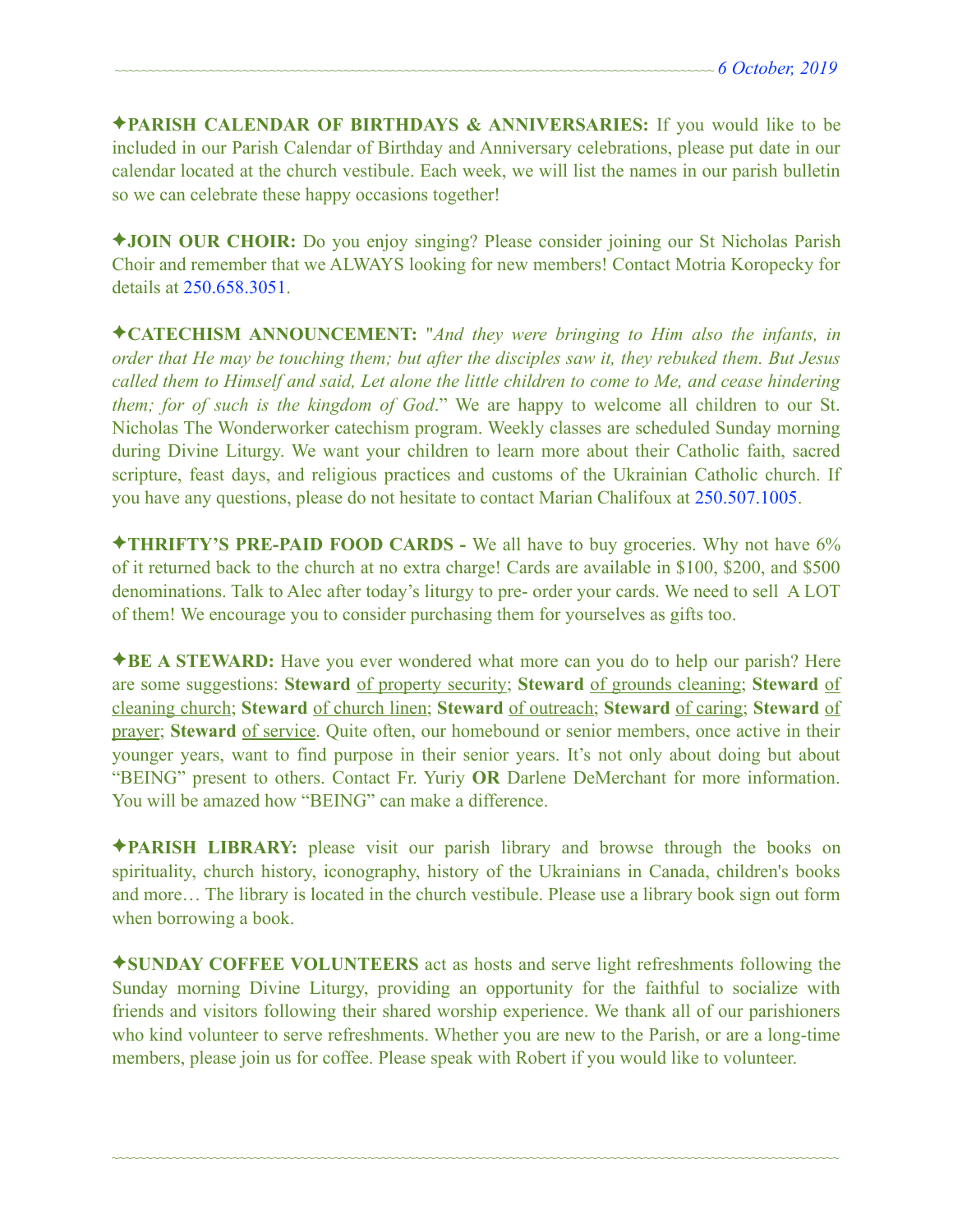✦**WE SHARE THE AIR:** Please keep it healthy and fragrant free. Someone in this area is scent-sitive. The chemicals used in scented products can make some people sick, especially those with fragrance sensitivities, asthma, allergies and other respiratory ailments. PLEASE DO NOT \*wear perfume, cologne, lotion, aftershave and other fragrances; \*USE unscented personal care products. Be Sensitive to Others. Thank you for your understanding. *St. Nicholas parish.* 

✦**SEPTEMBER 29 DONATIONS** - Coffee: \$83.50; Vigil lights: \$19.65; Loose collection: \$110.40; Envelope collection: \$583.00; Pre-authorized donations Sept 23 to Sept 29: \$120.00. **TOTAL: \$916.55.** May God bless and reward you abundantly for your generosity!

# LOVE CHILDREN AND THE ELDERLY, OR EXPECT THE SADNESS OF 'DEMOGRAPHIC WINTER'

 In his morning homily Pope Francis said Monday that the vibrant presence of elderly and young people in communities demonstrates the presence of God.

 "The abundance of elderly people and children. This is the sign that when a people care for the old and for the young, and consider them a treasure, there is the presence of God, a promise of future," the pope said.

When the elderly and young are together, "this is the sign that a people cherishes life," he said, "that there is a culture of hope: the care of the young and the elderly."

 "The sign of life, the sign of respect for life, of love for life, the sign of making life grow, this is the sign of the presence of God in our communities," he added.

 It is also a "sign of the presence of God that makes a people mature, when there are elderly" involved in the life of the community, the pope said.

 Pope Francis noted that the young and the elderly are the "certainty of the survival of a country and of the Church."

 Instead, the culture of waste – such as the culture that "sends children on their way back to the sender" or puts elderly people away in retirement homes simply "because they are not productive" – is ruinous, he stressed.

 In his homily, the pope also reflected on one of his favorite moments from a recent papal trip to Romania, when a grandmother held up her nephew as he passed by, as if saying: "this is my triumph."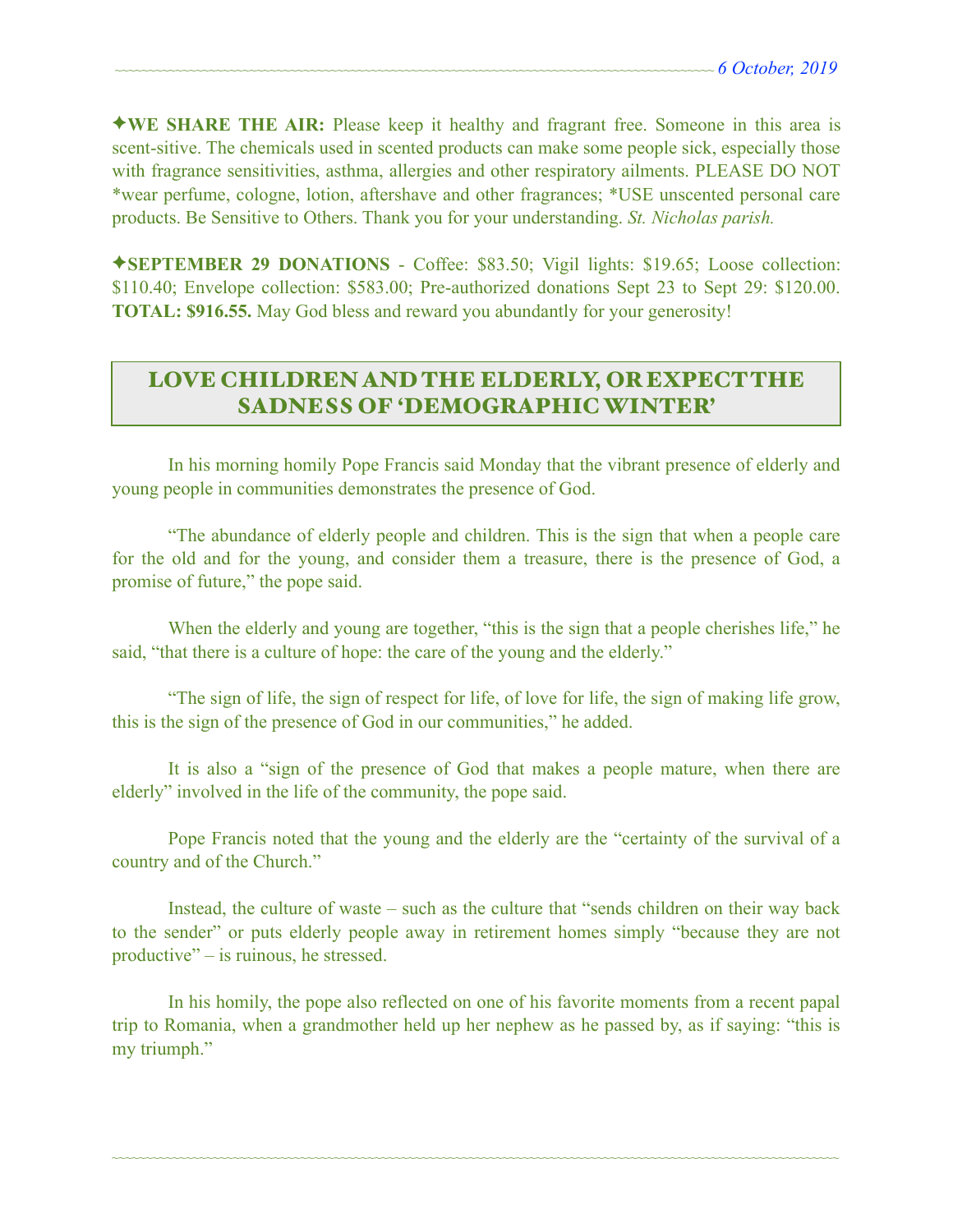This is how to value children, he said, adding that instead, in many modern societies, there is a "demographic winter" taking place because of a lack of new life.

 "When a country grows old and there are no children, when you don't see children's prams on the streets and you don't see pregnant women (…), when you read that in that country there are more pensioners than workers, it's tragic!" he said.

 Francis explained that it is also tragic to lose the traditions handed down by one's elders, calling traditions "the lymph of the roots that make the tree grow and bear flowers and fruits."

"Therefore, the love of God is always sowing love and making people grow," he said.

 "It comes to mind to say, excuse me, to you, parish priests, when in the evening you do an examination of conscience, ask this: how have I behaved today with children and with old people?" he concluded.

[atholicnewsagency.com](http://atholicnewsagency.com) 

# HEAD OF THE UGCC: IN OUR MEETING WITH PATRIARCH BARTHOLOMEW, WE STATED THAT FOR THE UGCC THE ECUMENICAL PATRIARCHATE IS THE MOTHER CHURCH

 *During our meeting with Patriarch Bartholomew, we stated that for our Ukrainian Greek Catholic Church the Ecumenical Patriarchate is the Mother Church. And so communication, dialogue with His Holiness Bartholomew is very important to us. As well as for the Orthodox Church of Ukraine. The Father and Head of the Ukrainian Greek Catholic Church, His Beatitude Sviatoslav, said this in the Open Church program. The interlocutor of the Head of the UGCC was the editor-in-chief of LB.ua Oleh Bazar.* 

 According to the Primate, there were several topics raised during the recent meeting of the Head of the UGCC with Patriarch Bartholomew in Rome.

 "First of all, I wanted to explain what the role of the Eastern Catholic Churches is within the Catholic Church today. For example, we, being the bearers of the Byzantine tradition, are interesting for the Roman apostolic capital in terms of how Peter's ministry of the Holy Father can be done differently. This is what St. John Paul II asked everyone in his *Ut Unum Sint* encyclical, saying, help me understand today how I can perform my ministry differently. And here we are, from the perspective of our tradition, who can offer it," said His Beatitude Sviatoslav, adding: "And we want to do this with other Eastern Catholic Churches in Europe."

 "We have also taken the initiative to have some contacts on the part the Ecumenical Patriarchate with the Eastern Catholic Churches. Because today we are members of this mixed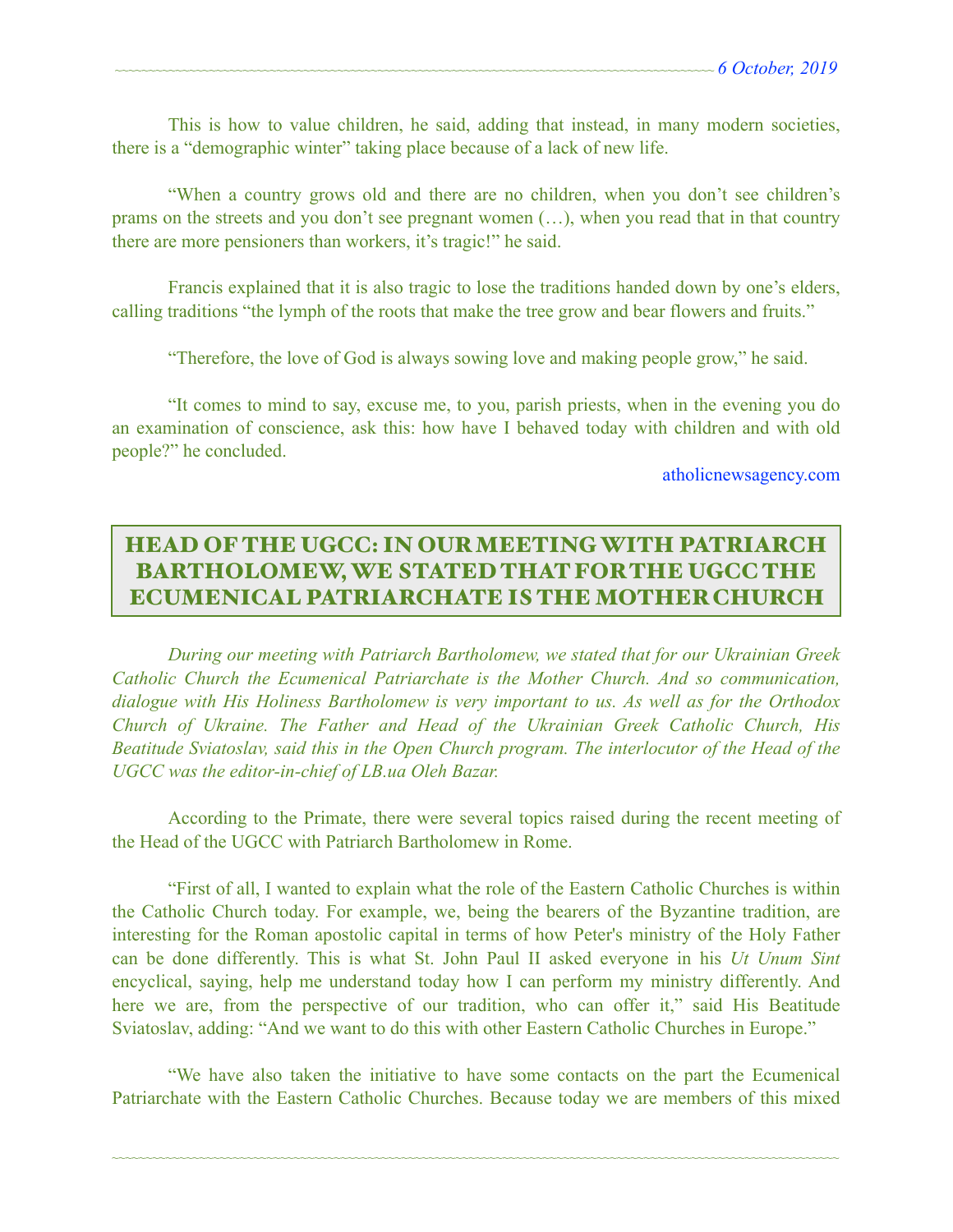theological-Catholic commission, but obviously we are seen by the Orthodox brothers as members of this Roman Catholic group. It would be interesting for us to have our own separate voice, our own separate style in this dialogue, " the Primate said.

 At the same time, the Head of the Church recalled the story surrounding the question of the right of Greek Catholics to serve in St. Sophia Cathedral. "I saw a positive in this story. For the first time Ukrainian society has discovered for themselves who Greek Catholics are and what their origin is. For many it was a surprise. It evoked mixed feelings. But this is one of the important elements of the beginning of a real dialogue, when we know who our interlocutor really is," said His Beatitude Sviatoslav.

 The Head of the Church noted that he personally did not see any obstacles to communicating with the Orthodox brothers in connection with the discussion around common roots. "Moreover, when we want to look for ways to move closer to one another, this path is to find common ground. And we are united by a common Mother," he said.

 According to him, we have to rediscover that we come from the same baptismal font. We were born in the waters of the Dnieper. We are children of the same Baptism which we are to confess.

 "If we confess," said the Primate, "that we share the grace of the same Baptism, then we will realize that we can pray together. For if we pray together, we confess ourselves as Christians. If we can understand that we used to have common roots for many centuries and our mother cathedral used to be our common cathedral, then it will help open this Divine Wisdom which is embedded as the civilization matrix of Kyiv Christianity in our history, in our identity. These, in my opinion, are the foundations which already unite us."

 The Head of the UGCC recalled the statement of Pope John XXIII, who convened the Second Vatican Council and said the following phrase: "There is more that unites us with our Orthodox brothers than disconnects."

~~~~~~~~~~~~~~~~~~~~~~~~~~~~~~~~~~~~~~~~~~~~~~~~~~~~~~~~~~~~~~~~~~~~~~~~~~~~~~~~~~~~~~~~~~~~~~~~~~~~~~~~~~~~

[news.ugcc.ua](http://news.ugcc.ua)